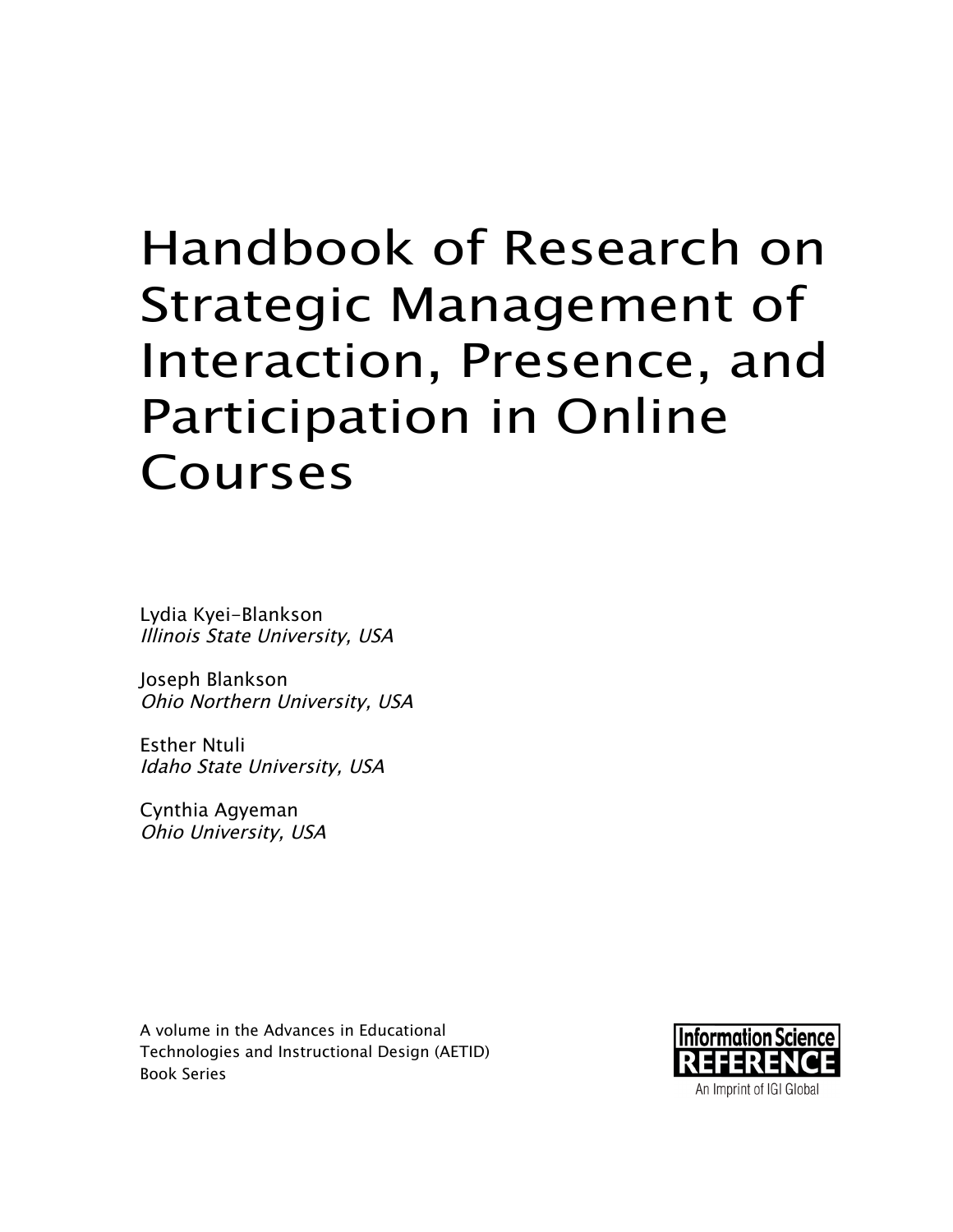Published in the United States of America by

Information Science Reference (an imprint of IGI Global) 701 E. Chocolate Avenue Hershey PA, USA 17033 Tel: 717-533-8845 Fax: 717-533-8661 E-mail: cust@igi-global.com Web site: http://www.igi-global.com

Copyright © 2016 by IGI Global. All rights reserved. No part of this publication may be reproduced, stored or distributed in any form or by any means, electronic or mechanical, including photocopying, without written permission from the publisher. Product or company names used in this set are for identification purposes only. Inclusion of the names of the products or companies does not indicate a claim of ownership by IGI Global of the trademark or registered trademark.

Library of Congress Cataloging-in-Publication Data

Library of Congress Cataloging-in-Publication Data

Names: Kyei-Blankson, Lydia, editor of compilation.

gov/2015032772

Title: Handbook of research on strategic management of interaction, presence, and participation in online courses / Lydia Kyei-Blankson, Joseph Blankson, Esther Ntuli, and Cynthia Agyeman, editors. Description: Hershey, PA : Information Science Reference, [2016] | Includes bibliographical references and index. Identifiers: LCCN 2015032772| ISBN 9781466695825 (hardcover) | ISBN 9781466695832 (ebook) Subjects: LCSH: Education, Higher--Computer-assisted instruction--Evaluation. | Web-based instruction--Evaluation. Classification: LCC LB2395.7 .H244 2016 | DDC 378.1/7344678--dc23 LC record available at http://lccn.loc.

This book is published in the IGI Global book series Advances in Educational Technologies and Instructional Design (AE-TID) (ISSN: 2326-8905; eISSN: 2326-8913)

British Cataloguing in Publication Data A Cataloguing in Publication record for this book is available from the British Library.

All work contributed to this book is new, previously-unpublished material. The views expressed in this book are those of the authors, but not necessarily of the publisher.

For electronic access to this publication, please contact: eresources@igi-global.com.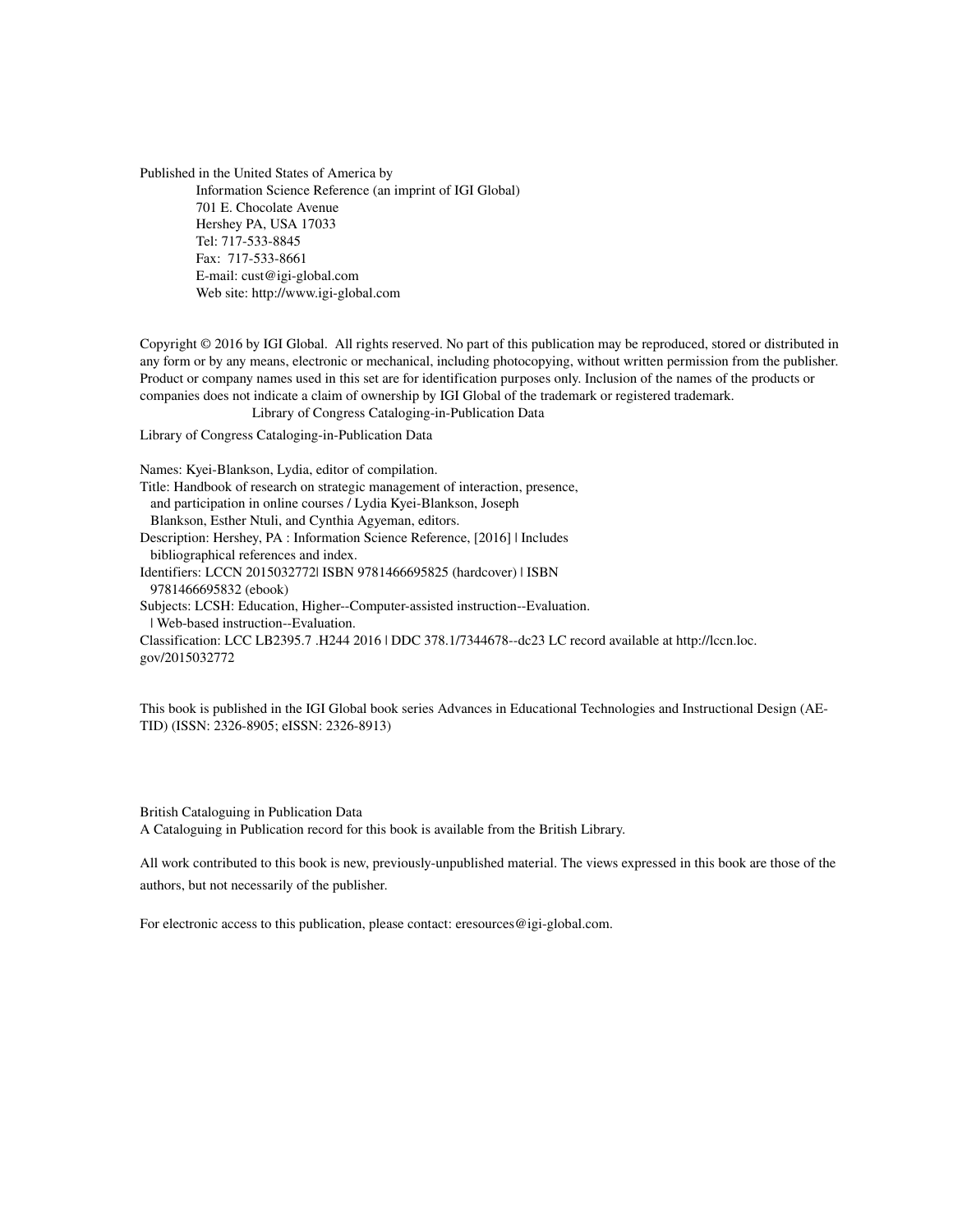## Chapter 6 A Mixed Methods Examination of Instructor Social Presence in Accelerated Online Courses

**Patrick Ryan Lowenthal** *Boise State University, USA*

#### **ABSTRACT**

*Social Presence theory seeks to explain how people present themselves as being "there" and "real" while using a communication medium. Most studies on social presence focus on how students present themselves and/or are perceived as being "there" and "real" in computer-mediated environments. However, to date, very few studies have focused on how instructors establish and maintain their own social presence in online learning environments. The following study explored the phenomenon of instructor social presence in accelerated online courses. The results suggest that the construct of presence is more complicated than previously thought and that future studies should employ multiple methods to further explore the concept of instructor social presence.*

#### **INTRODUCTION**

Many people, faculty included, remain skeptical of online learning (Jaschik & Lederman, 2014). While most of the critics of online learning focus on whether or not students learn as much in online courses as face-to-face courses, there is a deep seated fear that online learning will eventually replace the "teacher" and that students will end up taking teacherless courses online (Shank, 2008; Wilson & Christoper, 2008). Proponents of online learning, however, have been arguing for some time that there is a successful instructor behind every high quality online course (Dunlap, 2005; Wilson, Ludwig-Hardman, Thornam, & Dunlap, 2004). High quality online courses are designed and taught by real people. However, this is often overlooked because the role of an instructor changes in online courses (Kearsley, 2000; Palloff & Pratt, 1999, 2001, 2003). Online instructors are often no longer at the center of every interaction. Instead, they often find themselves intentionally acting more as a moderator or facilitator of learning (Dabbagh & Bannan-Ritland, 2005)--becoming more of a "guide-on-the-side." This approach, though, can become problematic when students

DOI: 10.4018/978-1-4666-9582-5.ch006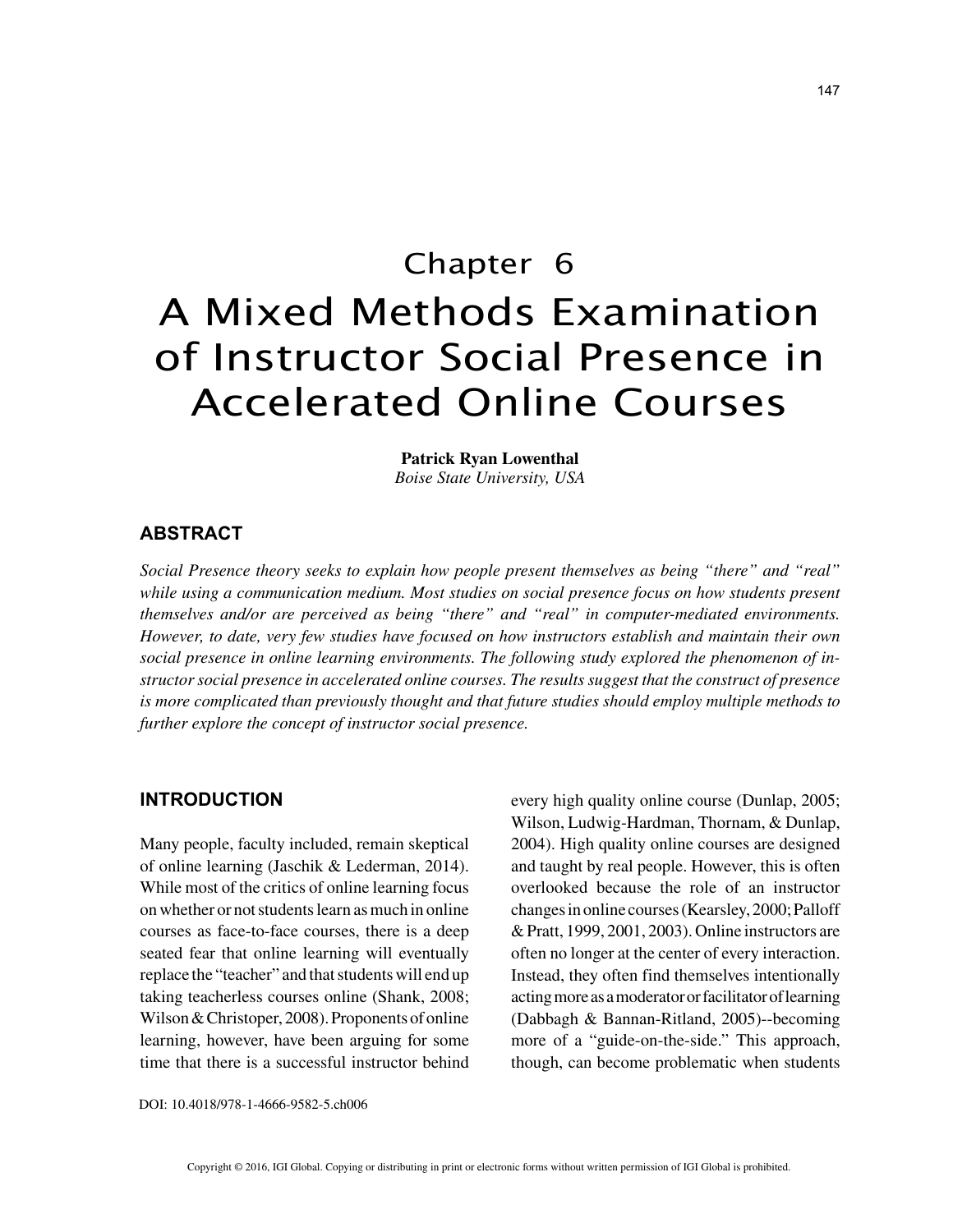begin to question an instructor's presence in the online classroom (Smith & Taveras, 2005).

Previous research on online learning has shown that students can feel isolated and alone in the online classroom (Kilgore & Lowenthal, 2015; McInnerney & Roberts, 2004). Students need to get a firm sense that they are not alone and that there are other real people in the class with them; that is, students need to get a sense of social presence. Research on social presence has illustrated the importance of being perceived as being "there" and "real" in the online classroom (Lowenthal, 2009). For instance, researchers have shown that there is a relationship between social presence and student satisfaction (Gunawardena, 1995; Gunawardena & Zittle, 1997; Richardson & Swan, 2003; So & Brush, 2008), social presence and the development of a community of learners (Rourke, Anderson, Garrison, & Archer, 2001; Rovai, 2002), and social presence and perceived learning (Caspi & Blau, 2008; Richardson & Swan, 2003) to name a few. However, despite the growing body of research on social presence, very little research has focused specifically on the unique role of instructors and the arguably even greater need for instructors to establish their own social presence in the online classroom. Immediately establishing an instructor's presence can be challenging because it takes time to develop presence—especially in completely text-based environments (Tidwell & Walther, 2002; Venable, 2011; Walther, 1996). Establishing social presence then becomes even more challenging in accelerated online courses that are offered in abbreviated formats (e.g., an 8-week as opposed to 16-week format). As more and more institutions begin to offer accelerated online courses—whether during the fall and spring semesters or only during the summer—instructors and instructional designers need to better understand how instructors establish their own instructor social presence in accelerated online courses. Given this, the purpose of this study was to explore the construct of instructor social presence in accelerated online courses.

#### **BACKGROUND**

The theory of social presence was developed in the 1970s by Short, Williams, and Christie (1976). Short et al. were interested in how media influences how people communicate. They posited that some media have a higher social presence than others. However, they completed most of their work long before the rise of computer-mediated communication. Text-based computer-mediated communication (e.g., email and threaded discussion forums) did not begin to be used on a regular basis until the 1980s for business and then the 1990s for education (see Lowenthal, 2009). And while early research by Gunawardena and others (Gunawardena, 1995; Gunawardena & Zittle, 1997) began to explore the concept of social presence and text-based computer-mediated communication, Garrison, Anderson, and Archer's (2000) work on the Community of Inquiry (CoI) Framework is what ultimately pushed the concept of social presence in the forefront of the research and practice of online learning. Garrison et al. posited that a meaningful educational experience consists of three presences—social presence, teaching presence, and cognitive presence—that result in a community of inquiry.

Garrison's early work suggests that the CoI was ultimately an attempt to describe any learnercentered "constructivist" learning experience not simply, those learning experiences that happen solely online (see Garrison, 1989; Garrison & Shale, 1990). The CoI clearly places the learner at the center of the educational experience. And while the CoI highlights the importance of teaching, through the inclusion of teaching presence as one of three core parts of a meaningful educational experience, Garrison and his colleagues did not see the act of teaching being done solely by instructors—which they explain is why it is called teaching presence and not teacher presence (Anderson, Rourke, Garrison, & Archer, 2001).

They defined teaching presence as,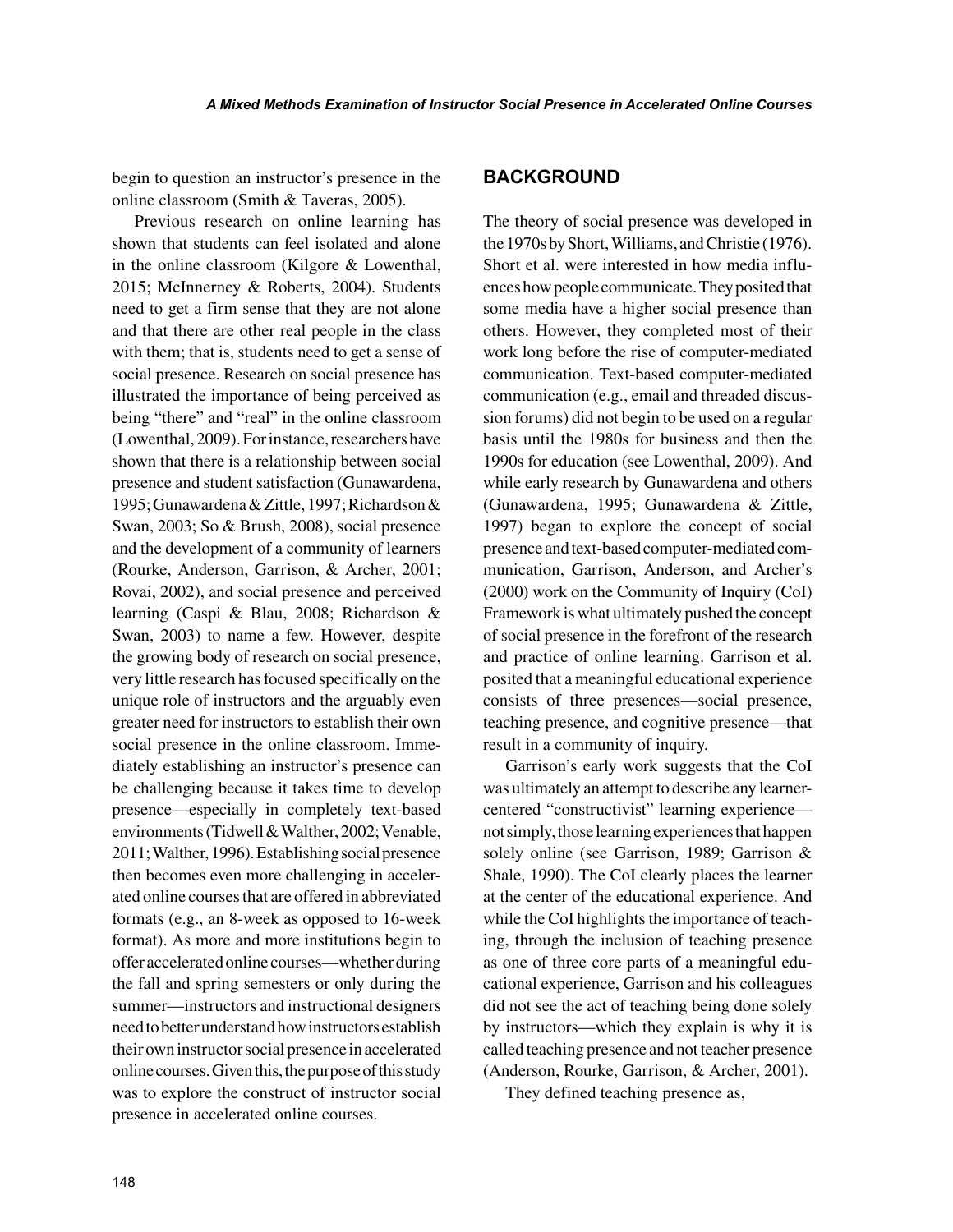*the design, facilitation, and direction of cognitive and social processes for the purpose of realizing personally meaningful and educationally worthwhile outcomes. Teaching presence begins before the course commences as the teacher, acting as instructional designer, plans and prepares the course of studies, and it continues during the course, as the instructor facilitates the discourse and provides direct instruction when required. (p. 5)* 

Simply put, teaching presence involves instructional design and organization, direct instruction, and the facilitation of discourse in the goal of establishing social presence and cognitive presence. Research suggests that teaching presence—both when designing and facilitating online courses—is a key component of an effective online course and a meaningful educational experience (Anderson et al., 2001; Garrison et al., 2000; Shea, 2006; Shea, Fredericksen, Pickett, & Pelz, 2003; Shea, Li, & Pickett, 2006; Shea, Swan, & Pickett, 2005). However, I contend that how instructors establish their own social presence—not only through their instructional design, direct instruction, and facilitation of discourse—but also through their interactions with students, both within and outside of a learning management system as well as within and without of the discussion forums, is equally important (see Baker, 2010; Dennen, 2005; Mandermach, Gonzales, & Garrett, 2006; Richardson & Swan, 2003; Swan & Shih, 2005).

As an initial step into studying this larger phenomenon, this study explores how instructors establish their own social presence (i.e. "instructor social presence") through *facilitation* in asynchronous threaded discussions. While effective instructional design and direct instruction are key components of a meaningful and successful educational experience, these are components of a course that a growing number of faculty have little control over. At many universities, like the one where this study was conducted, faculty (especially adjuncts) teach courses designed by others (see Lowenthal, 2012; McCluskey, 2006; Patton, 2014). So while effective instructional design and direct instruction are critical, more and more faculty find themselves teaching courses they did not design and cannot modify (Lowenthal, 2012). Therefore, it is important to investigate the nature of instructor social presence in situations likes these where facilitating discourse might be the primary method to establish and maintain an instructor's own social presence.

The design or format of an online course can influence how faculty and students develop and perceive social presence. For instance, having online faculty meet his/her students face-to-face before a course begins can effect a student's perception of presence (Lowenthal, 2009). In addition, whether or not a student is part of a cohort can also influence how presence is developed and perceived (Lowenthal, 2009). However, past research on social presence and teaching presence has not focused enough on how details like these can influence someone's perceptions of presence (Lowenthal, 2009, 2012; Lowenthal, Lowenthal, White & 2009). This study set out to explore instructor social presence in completely online asynchronous courses where students never meet face-to-face and are not part of a cohort.

The issue of time also needs to be considered when researching presence. Time, similar to course format, can and should influence an instructor's presence (Tu & Corry, 2004). For instance, whether faculty and students spend 5 weeks, 8 weeks, or 16 weeks communicating online should influence how social presence is developed, maintained, and perceived (see Walther, 1996). However, often these details are glossed over in research on presence (Lowenthal, 2009, 2012; Lowenthal, Lowenthal, & White, 2009). More and more institutions are beginning to offer accelerated online courses (i.e., courses that are less than a traditional 10 week quarter or 15 week semester) (Ross-Gordon, 2011; Tiley, 2014; Wlodkowski, 2003). For instance, in the state of Colorado, public institutions like Colorado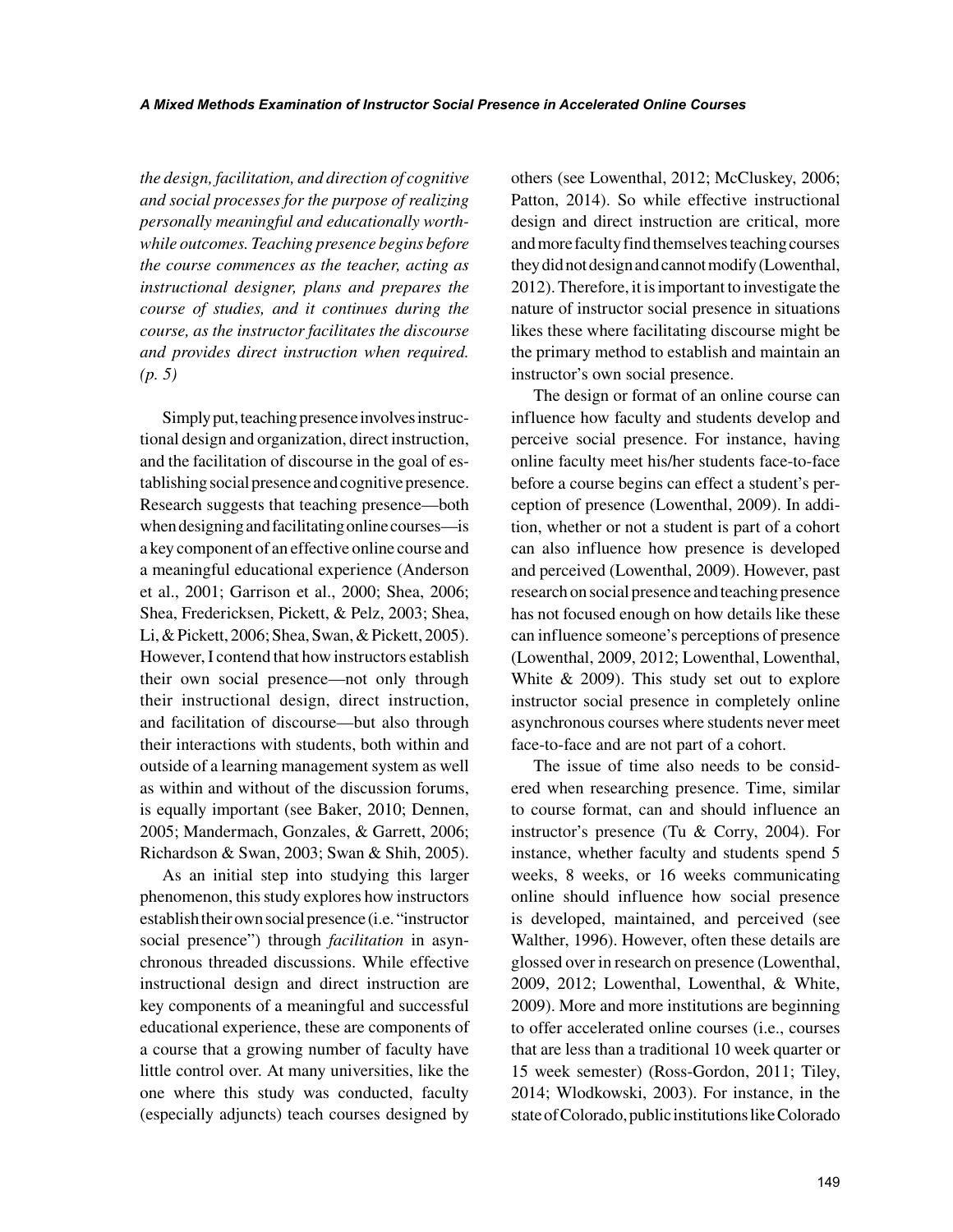State University, non-profit private institutions like Regis University, and for-profit institutions like the University of Phoenix all offer accelerated online courses. More research needs to be conducted on how social presence and teaching presence develop in accelerated online courses.

#### **METHODS**

To study the nature of instructor social presence in accelerated asynchronous online courses, three accelerated, 8-week long, online courses were randomly selected from a pool of online graduate teacher education courses offered in a school of education at a private nonprofit university. I will refer to this university as Private University (P.U.). Students in these courses were predominantly fulltime working adults who were working on obtaining a teaching license. Following the work of Anderson et al. (2001), one week of each course was purposefully identified for analysis.

Previous research on social presence tends to either try to identify observable indicators of social presence by analyzing course discussions—usually with only one method of analysis—or survey students about their perceptions of social presence (Lowenthal & Leech, 2009). Researchers of online learning, and specifically those who focus on social presence, need to spend more time employing multiple methods of analysis (Lowenthal & Leech, 2009). Henceforth, multiple methods of analysis were used to explore the data in an effort to get a detailed understanding and an accurate depiction of instructor social presence in accelerated courses.

A mixed methods exploratory methodology (Miles & Huberman, 1994; Onwuegbuzie & Leech, 2005) utilizing both quantitative and qualitative methods was used in this study. Exploratory methods have traditionally been related to qualitative methods and confirmatory methods to quantitative methods. However, Onwuegbuzie and Teddlie (2003) illustrate that both quantitative and qualitative data analyses can be used to understand a phenomena. In order to explore instructor social presence effectively, online course discussions were analyzed with multiple forms of data analysis—specifically, word count, content analysis, and constant comparative analysis.

The course discussions from all three courses were compiled and downloaded from the learning management system. Names were changed to protect anonymity. The transcripts were initially explored with word count to get an overall sense of the data. Then the online discussions were analyzed using content analysis. Finally, constant comparative analysis was used to search for themes and trends that did not emerge with the previous forms of analysis.

#### **RESULTS AND DISCUSSION**

Multiple methods of analysis were used to explore the data in an effort to develop a better understanding of how, if at all, instructors at P.U. establish their instructor social presence when teaching accelerated online courses. The first type of analysis used was a *type* of word count. Traditionally word count involves identifying deductively a word or words from the literature on a subject or inductively identifying from the data specific words that seem out of place or hold special meaning and then counting the frequency of these words (Onwuegbuzie, Leech, & Collins, 2012). Instead of counting the frequency of specific words, the total number of discussion postings and words posted by faculty and students were collected and compared. The numbers were collected and compiled from the discussion forums in the LMS for each course. Analyzing discussions posts in this manner was common in early research of online learning (Henri, 1992). However, over time researchers of online learning began to move beyond this basic level of inquiry. While simply counting words is limited in explanatory value, word count remains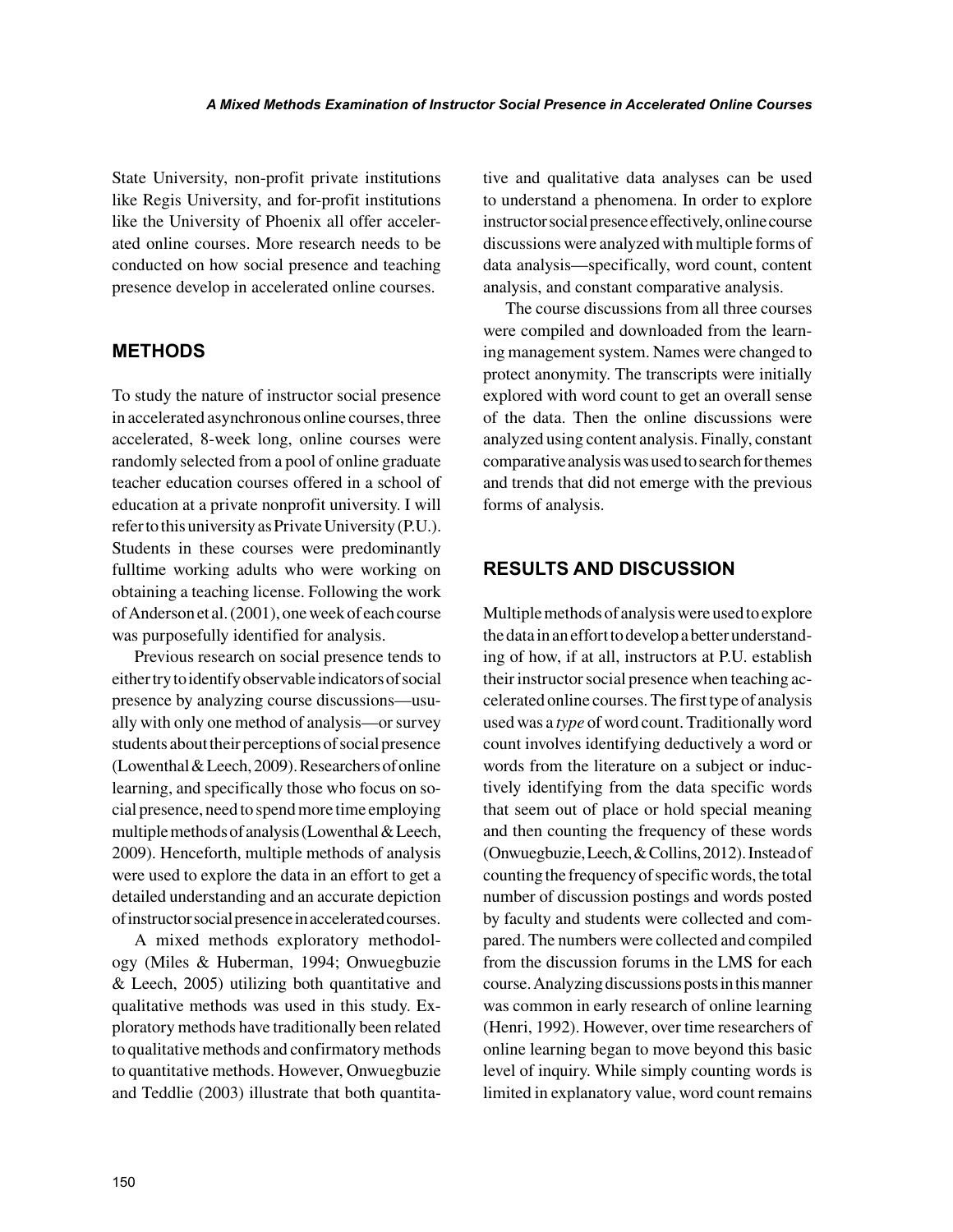a helpful way to *initially* explore data when used in conjunction with other methods of analysis (Lowenthal & Leech, 2009).

Word count revealed that students were responsible for 88.78% of the postings and 94.45% of the words posted in these accelerated online courses (see Table 1 and Table 2). While these results do not address the quality of the postings, they do illustrate the quantity or frequency of participation of students compared to their instructors in the online discussion forums. While faculty had a higher frequency of postings (averaging 11.37 per faculty member) compared to students (averaging 7.69 per student), faculty posted fewer words in the discussion forum (1464 words used by faculty compared to 24,912 used by students), which coupled with the overall larger number of student postings, resulted in an overall perception that the discussions were student ran and student focused. These results show that students posted more as a whole than the faculty in the courses in this sample. While there has been some research on accelerated or intensive courses—most of which has focused on nursing programs (see Cangelosi & Whitt, 2005; Driessnack et al., 2011; Lindsey, 2009, Penprase, 2012; Penprase & Koczara, 2009; Rico, Beall, & Davies, 2010; Rafferty &

Lindell, 2001; Seamon, 2004), there has been very little research conducted specifically on accelerated online courses. In fact, in one of the only books on accelerated teaching, Wlodkowski and Ginsberg (2010) are quick to point out that their accelerated teaching principles only address face-to-face courses. This paucity of research on accelerated online courses only leaves previous research on non-accelerated online courses as a point of comparison. As a whole the breakdown of participation in this sample is similar to previous research on non-accelerated online courses (see, Hara, Bonk, & Angeli, 2000; Picciano, 2002; Rourke et al., 1999).

While this initial descriptive data could be interpreted as suggesting that these discussions were student centered, it could equally suggest that the instructors were relatively inactive or absent from the discussions. Further analysis, however, is needed to better understand the instructors' role in these discussions. For instance, the variation in the frequency of postings could be due to multiple students asking the same question, which in turn leads to the instructor posting one answer for the entire course. Further, instructors each have their own style of facilitating discourse. Some instructors like to be heavily involved from the beginning

|                                     | <b>Courses</b> |        |              |              |
|-------------------------------------|----------------|--------|--------------|--------------|
|                                     | <b>ED 501</b>  | ED 502 | <b>ED503</b> | <b>Total</b> |
| Number of students                  | 13             | 14     | 8            | 35           |
| Number of student postings          | 109            | 103    | 57           | 269          |
| Number of words in student postings | 11228          | 11712  | 1972         | 24912        |
|                                     |                |        |              |              |
| Number of faculty                   |                |        |              | 3            |
| Number of faculty postings          | 12             | 15     | 7            | 34           |
| Number of words in faculty postings | 1009           | 299    | 156          | 1464         |
|                                     |                |        |              |              |
| Total number of participants        | 14             | 15     | 9            | 38           |
| Total number of postings            | 121            | 118    | 64           | 303          |
| Total number of words               | 12237          | 12011  | 2128         | 26376        |

*Table 1. Total Number of postings*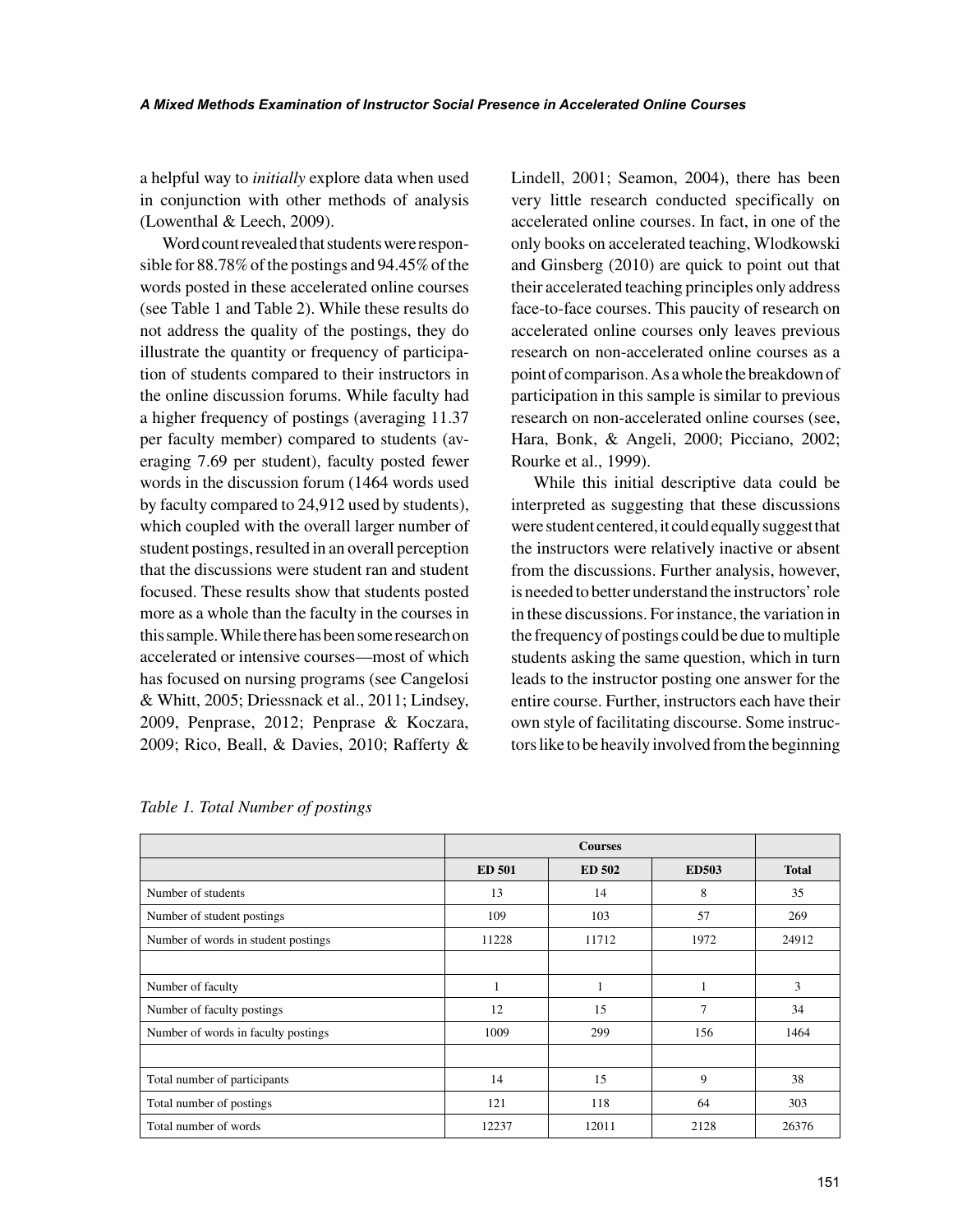|         | Total<br>participants | % of Postings | % of Words |
|---------|-----------------------|---------------|------------|
| Student | 35                    | 88.78%        | 94.45%     |
| Faculty |                       | 11.22%        | 5.55%      |
| Total   | 38                    | 100%          | 100%       |

*Table 2. Frequency of postings as an entire case*

of each week, others like to wait until a certain point in the discussions to begin participating, while others focus on simply summarizing the discussion at the end of the week (see Anderson, et al., 2001). More research, though, is needed to see how facilitation styles might change in accelerated courses. Further, additional research needs to be conducted about how the amount and content of instructors' postings influence students' behavior in online courses. There is a fine line between being involved in discussions and facilitating discussions versus leading or dominating discussions (Mazzolini & Maddison, 2003, 2007).

Classical content analysis was then used to explore the data in an effort to better understand the content of the instructors' postings. Classical content analysis is similar to constant comparison analysis. However, instead of creating themes, the focus of classical content analysis is to identify the frequency of specific codes in the data. This type of analysis is helpful when there are a lot of codes. Classical content analysis helps identify which codes are used most often and it is complimentary to constant comparative analysis (Onwuegbuzie, Leech, & Collins, 2012).

To conduct classical content analysis, the data are partitioned into small chunks, as in Table 3. Each chunk is labeled with a code, or descriptive label; due to the unique nature of online postings, descriptive coding was used to capture the type of posting. For example, "post chart here" and "using REPLY post bulleted list of points here" were both coded as "directions," whereas the following was coded as "questioning": "Do you think that parents often do not want to accept or acknowledge the problems that their children might have?"

As shown in Table 4, the codes are then counted to assess which concepts (represented by codes) are used most frequently; for example, "closing remarks" were used most frequently (see Table 5 for the complete list and frequency of the data coded).

| <b>Data Chunked</b>                                                        | Code                |
|----------------------------------------------------------------------------|---------------------|
| Post chart here                                                            | Directions          |
| Using REPLY post bulleted list of points here.                             | <b>Directions</b>   |
| Using REPLY post your discussion here.                                     | Directions          |
| Since there are eight students in the class,                               | Number of students  |
| our groups                                                                 | <b>Inclusion</b>    |
| will really be pairs.                                                      | Groups of two       |
| Melaine,                                                                   | Greeting            |
| I need                                                                     | Teacher request     |
| an email address for you.                                                  | Contact information |
| Elden                                                                      | Closing remark      |
| Are you accustomed                                                         | Questioning         |
| to writing assignment in APA format?                                       | Writing style       |
| If not, I would like you                                                   | Teacher request     |
| to learn to use the APA format for citations and are references. Here is a | Writing style       |
| wonderful website                                                          | Resource            |
| that makes that easy to do.                                                | Make easier         |
| Here is a website that is a great tool for                                 | Resource            |
| helping you get your reference page correct                                | Make easier         |
| according to APA. http://www.citationmachine.net/index.php                 | Writing style       |
| Elden                                                                      | Closing remark      |

*Table 3. Example of chunking the data*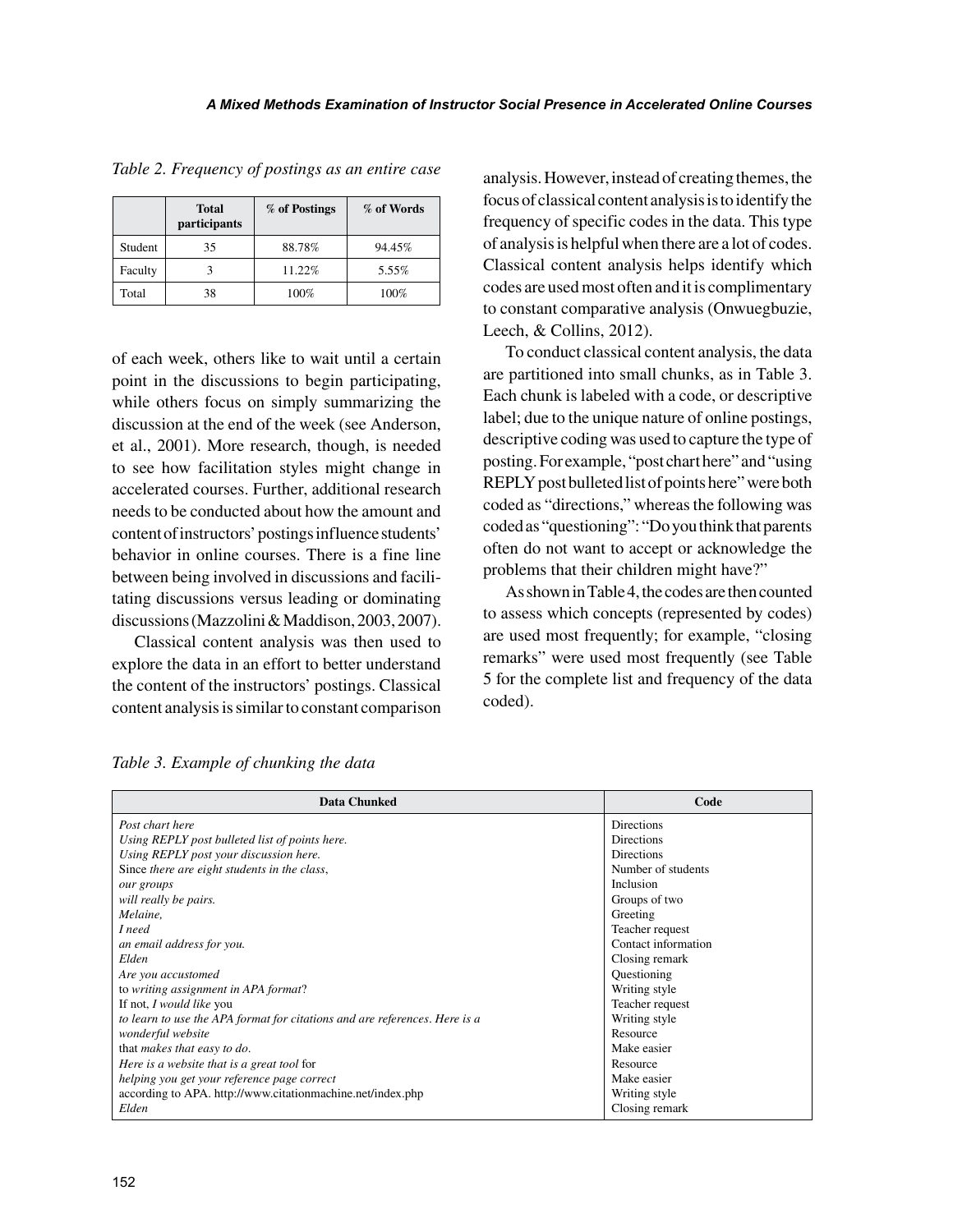| Code                        | <b>Number of Times Used</b>                |
|-----------------------------|--------------------------------------------|
| Closing remark              | 14                                         |
| <b>Directions</b>           | 12                                         |
| Positive feedback           | 11                                         |
| Greeting                    | 8                                          |
| Questioning                 | 6                                          |
| Answering question          | 5                                          |
| Elaboration / clarification | 5                                          |
| Writing style               | 3                                          |
| Resource                    | 3                                          |
| Number of students          | 2                                          |
| Inclusive language          | $\overline{c}$                             |
| Teacher request             | $\begin{array}{c} 2 \\ 2 \\ 2 \end{array}$ |
| Colorado law                |                                            |
| Faculty seeking feedback    |                                            |
| Empathy                     | $\overline{\mathcal{L}}$                   |
| Welcoming                   | 1                                          |
| Negotiation                 | 1                                          |
| Accommodation               |                                            |
| Contact information         | 1                                          |

*Table 4. Results from a classical content analysis*

Classical content analysis revealed that "closing remarks" were used the most (14 times), followed by "Directions" (12 times), and "Positive feedback" (11 times). Table 4 illustrates the frequency of each descriptive code in the faculty postings. Greetings and closing remarks have been identified as an observable indicator of social presence (see Rourket et al., 1999). Working from the indicators of teaching presence developed by Anderson et al., (2001), giving directions is basically a form of instructional design and organization (i.e., Teaching Presence). The fact that faculty spent most of their time giving directions, giving positive feedback, questioning students, and answering questions is important. This suggests that faculty in this sample were focusing on direct instruction, instructional design, and facilitating discourse. This analysis also suggests that the faculty in this sample were spending very little time welcoming, negotiating, or accommodating students' needs online. In other words, they were spending more time on teaching presence than they were on social presence.

The final type of analysis conducted was Constant Comparative Analysis. Constant Comparative Analysis is useful when trying to explore and understand the big picture of a phenomenon like teaching online (Lowenthal & Leech, 2009). In constant comparative analysis, the researcher reads the data and partitions it into small chunks, as can be seen in Table 5. For example, the following post was chunked into six small chunks:

#### *Hello everyone!*

*I love the educational environments you have created this week. Educators and students should always be the ones who create our schools. It is inspirational to see so many of you create from the schools you have been in or are currently in.*

*Thanks for your creativity!*

*Dr. Bob.* 

| Codes                                                                                                              | <b>Grouping of Codes</b>                                                                                                                                                                                  |  |
|--------------------------------------------------------------------------------------------------------------------|-----------------------------------------------------------------------------------------------------------------------------------------------------------------------------------------------------------|--|
| Closing remark                                                                                                     | <b>Course logistics</b><br><b>Directions</b><br>Writing style                                                                                                                                             |  |
| <b>Directions</b>                                                                                                  |                                                                                                                                                                                                           |  |
| Positive feedback                                                                                                  | Number of students                                                                                                                                                                                        |  |
| Greeting                                                                                                           | Teacher request<br>Colorado law                                                                                                                                                                           |  |
| Questioning                                                                                                        | <b>Greetings and Salutations</b>                                                                                                                                                                          |  |
| Answering question                                                                                                 | Welcoming<br>Greeting                                                                                                                                                                                     |  |
| Elaboration / clarification                                                                                        | Closing remark<br><b>Teaching / Facilitation</b>                                                                                                                                                          |  |
| Writing style<br>Resource                                                                                          | Questioning<br>Answering questions                                                                                                                                                                        |  |
| Number of students<br>Inclusive language<br>Teacher request<br>Colorado law<br>Faculty seeking feedback<br>Empathy | Elaboration / clarification<br>Positive feedback<br>Resource<br><b>Caring teacher</b><br>Inclusive language<br>Empathy<br>Faculty seeking feedback<br>Negotiation<br>Accommodation<br>Contact information |  |
| Welcoming<br>Negotiation<br>Accommodation<br>Contact information                                                   |                                                                                                                                                                                                           |  |

*Table 5. Results from constant comparative analysis*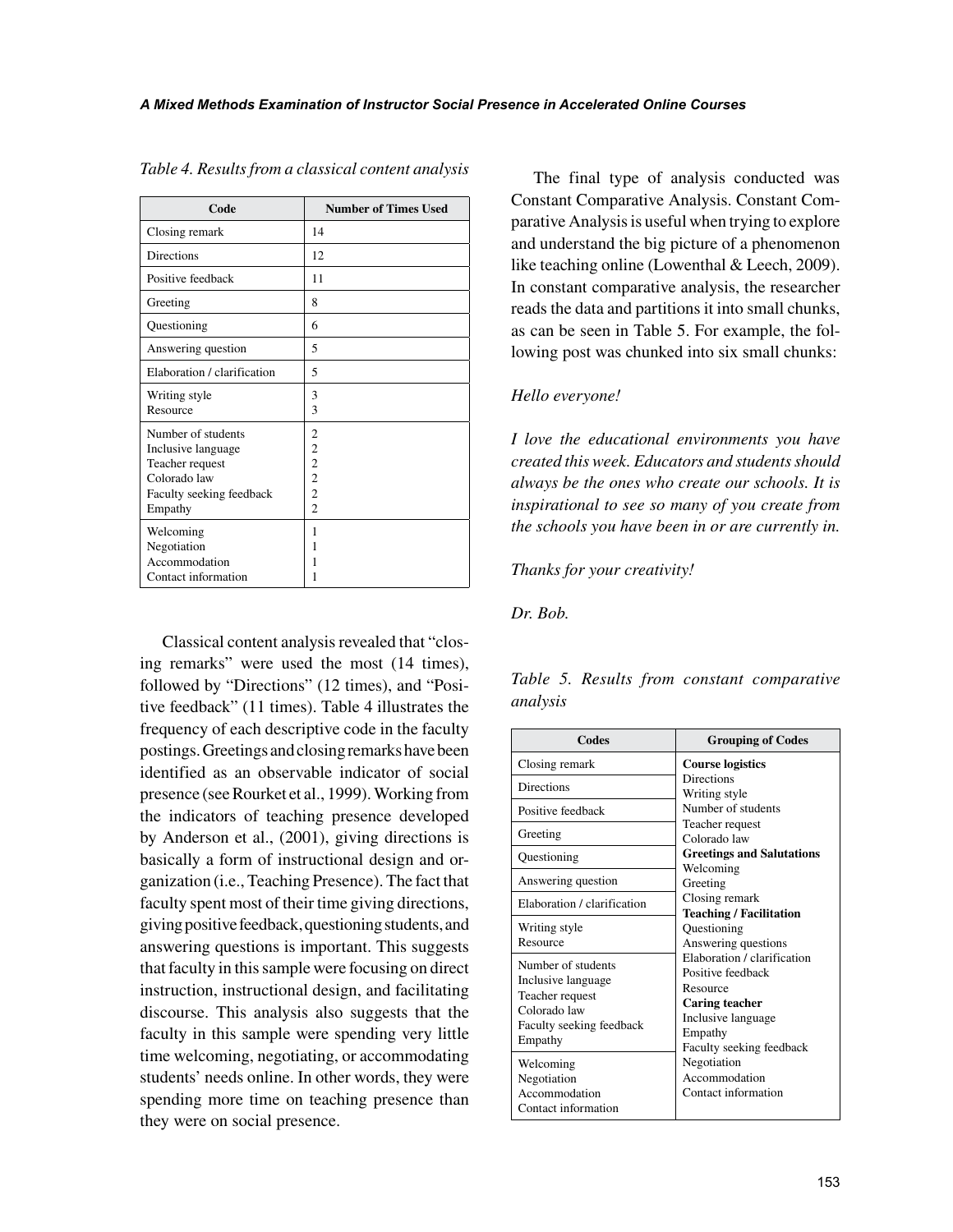Each chunk is then labeled with a code while constantly comparing new codes with previous ones. For instance, the previous example yielded the following six codes: (a) Greeting, (b) Positive feedback, (c) Elaboration / Clarification, (d) Positive feedback, (e) Positive feedback, and (f) Closing remark. The codes are then grouped together. Once the codes are grouped together, the researcher identifies a theme that has emerged from the data.

The most prevalent theme that emerged from the constant comparative analysis is the following:

*While faculty at P.U. have to deal with day to day course logistics, such as directions on how to complete assignments and course expectations, they play mor***e** *of a role as a facilitator through the use of questioning, elaborating/clarifying, and giving positive feedback than as a instructor or giver of knowledge.*

All three types of analysis—the word count, the classical content analysis, and the constant comparative analysis—offered insight into how these instructors communicated online and the degree to which they strived to establish their own instructor social presence in the online course discussions. While all three types of analysis offered a different perspective or glimpse of the truth space, classical content analysis and constant comparative analysis did a better job of highlighting how these faculty communicated online. These two types of analysis illustrate that faculty in this sample spent some time establishing their own social presence. For example, greetings, positive feedback, questioning are all examples of social presence (Rourke et al., 1999). So even though these instructors are teaching accelerated 8-week courses designed by others, they show some evidence that even in an accelerated term faculty can begin to establish their own social presence. However, at the same time, they appear to be focused more on teaching presence and the goal of teaching students the content in a timely manner. I caution the reader from generalizing too much from these findings.

To date researchers have not identified what the appropriate amount of social presence is in an online course—let alone accelerated online courses. Further, research on accelerated learning (which predominantly focuses on face-to-face courses) suggests that a different type of student takes accelerated online courses as well that a different type of instructor might enjoy teaching this intense format. Therefore, more research is needed to support these findings.

Traditionally instructors' establish instructor social presence in online course discussion forums. Thus, it is important, significant, and commonplace to explore faculty behavior in online discussion forums. But instructors also establish their social presence in other ways (e.g., one-onone emails and feedback on assignments) (Dunlap & Lowenthal, 2014). Therefore, one limitation of this study is the fact that it focused only on course discussions in three courses. Additional weeks as well as additional course sections need to be analyzed to support the findings of this study. Also more research needs to be done to triangulate the results in this study with other things such as student perceptions of online faculty as well as instructors' perceptions of their own social presence.

#### **RECOMMENDATIONS AND DIRECTIONS FOR FUTURE RESEARCH**

Past research on presence in the online classroom has predominantly focused on social presence. The majority of this research has specifically focused on students' perceptions of social presence within a community of inquiry (Dunlap & Lowenthal, 2014; Lowenthal, 2009, 2012). To date, very little research has focused on instructor social presence or how social presence is established in accelerated online courses.

Researchers have questioned for years whether or not there is a right amount of social presence; in other words, they have questioned whether there might be a tipping point in which there might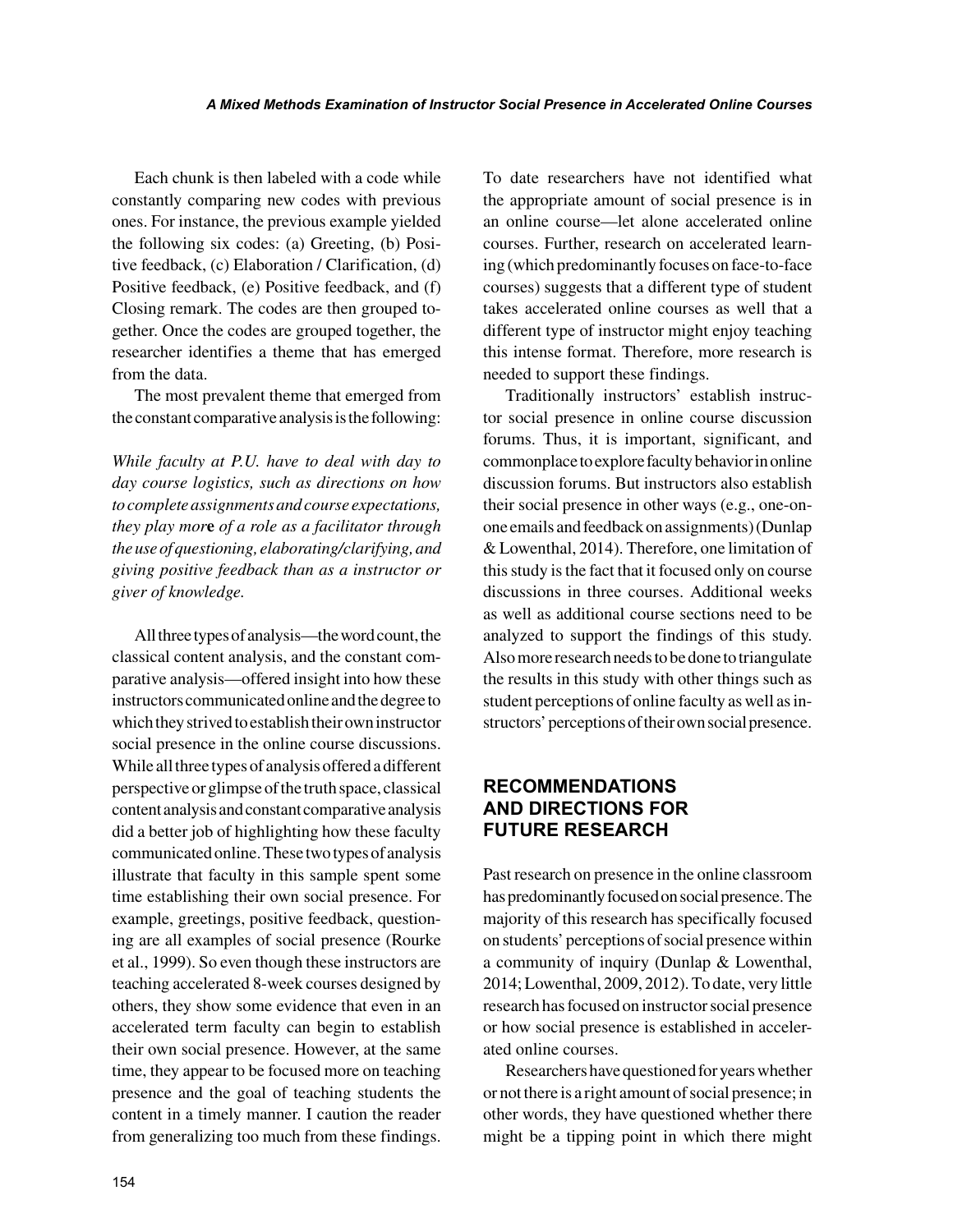be too much social presence (Lowenthal, 2012). The instructors in this study spent very little of their time intentionally establishing and maintain social presence in the online discussions. Instead, they focused more of their efforts, at least in the online discussion forums, on teaching presence and specifically on helping students successfully complete the course. It is impossible to discern from the data collected in this study whether or not this was an intentional move on the instructors or not. Previous research on accelerated programs suggests that students taking accelerated online courses tend to be non-traditional students, with lots of life experience, focused on learning skills that they can immediately apply in their day-today life. It is possible that these students care less about social presence than traditional students. However, at the same time, research on students in face-to-face accelerated programs does suggest that student's in these programs still want to build a relationship with their instructors and for their instructors to know who they are as students (Rico, Beal, & Davies, 2010); it is reasonable to suspect that students in accelerated online programs feel the same way. However, additional research needs to be conducted to confirm or deny this.

Additional research also needs to be conducted on whether or not students need for social presence is changing as they become more comfortable communicating online and taking online courses. It could be that as students get further along in their program of study online, they feel less of a need to spend time establishing a connection with their peers—especially in non-cohort-based programs where students might not see the relationships with other classmates persisting over time.

#### **CONCLUSION**

Three courses were randomly selected to explore the degree to which instructors establish their own instructor social presence in threaded discussions in accelerated fully online courses. Results suggest that while instructors did make attempts at establishing instructor social presence, most of their efforts focused on aspects of teaching presence such as instructional design and facilitating discourse. While the main purpose of this study was to investigate instructor social presence in accelerated online courses, a secondary purpose was to test a mixed methods approach of studying online discussions. Thus, the scholarly significance of this study lies not only in its investigation of an often overlooked area of study (i.e., instructor's social presence in accelerated online courses) but also and arguably more importantly in outlying a way in which other faculty can use word count, content analysis (whether with predefined codes or having the codes emerge from the discussions), and constant comparative analysis to study online discussions. Through using mixed method approaches of study, researchers can begin to get a better idea of what happens in online courses of all shapes and sizes.

#### **REFERENCES**

Anderson, T., Rourke, L., Garrison, D. R., & Archer, W. (2001). Assessing teaching presence in a computer conferencing context. *Journal of Asynchronous Learning Networks*, *5*(2), 1–17.

Baker, C. (2010). The impact of instructor immediacy and presence for online student affective learning, cognition, and motivation. *The Journal of Educators Online*, *7*(1), 1–30. Retrieved from http://www.thejeo.com/Archives/Volume7Number1/BakerPaper.pdf

Cangelosi, P. R., & Whitt, K. J. (2005). Accelerated nursing programs what do we know? *Nursing Education Perspectives*, *26*(2), 113–116. PMID:15921128

Caspi, A., & Blau, I. (2008). Social presence in online discussion groups: Testing three conceptions and their relations to perceived learning. *Social Psychology of Education*, *11*(3), 323–346. doi:10.1007/s11218-008-9054-2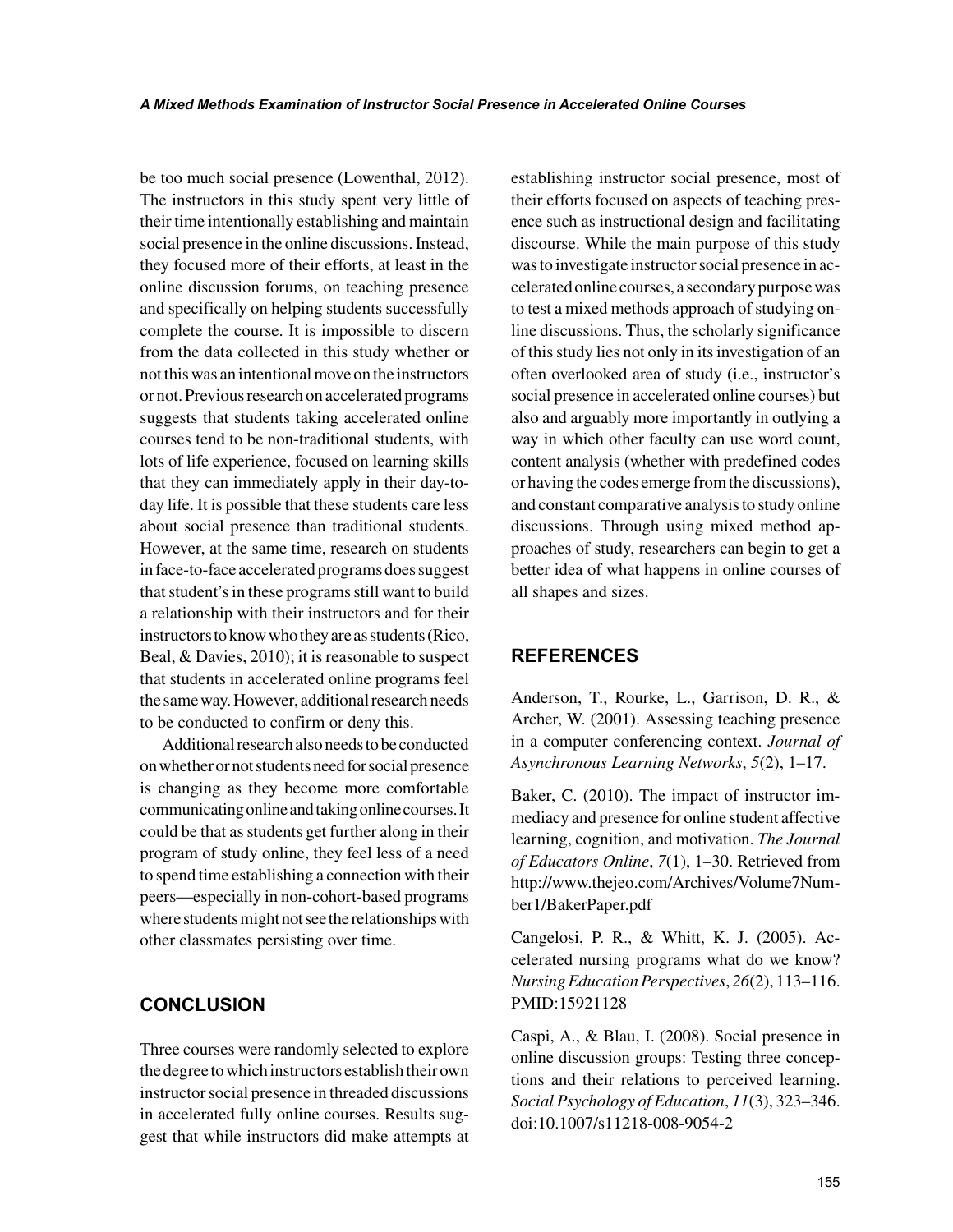Dabbagh, N., & Bannan-Ritland, B. (2005). *Online learning: Concepts, strategies, and application*. Upper Saddle River, NJ: Prentice Hall.

Dennen, V. P. (2005). From message posting to learning dialogues: Factors affecting learner participation in asynchronous discussion. *Distance Education*, *26*(1), 127–148. doi:10.1080/01587910500081376

Driessnack, M., Mobily, P., Stineman, A., Montgomery, L. A., Clow, T., & Eisbach, S. (2011). We are different: Learning needs of accelerated second-degree nursing students. *Nurse Educator*, *36*(5), 214–218. doi:10.1097/ NNE.0b013e3182297c90 PMID:21857342

Dunlap, J. (2005). Workload reduction in online courses: Getting some shuteye. *Performance Improvement*, *44*(5), 18–25. doi:10.1002/ pfi.4140440507

Garrison, D. R. (1989). *Understanding distance education: A framework for the future*. London: Routledge.

Garrison, D. R., Anderson, T., & Archer, W. (2000). Critical inquiry in a text-based environment: Computer conferencing in higher education. *The Internet and Higher Education*, *2*(2-3), 87–105. doi:10.1016/S1096-7516(00)00016-6

Garrison, D. R., & Shale, D. (Eds.). (1990). *Education at a distance: From issues to practice*. RE Krieger Publishing Company.

Gunawardena, C. N. (1995). Social presence theory and implications for interaction and collaborative learning in computer conferences. *International Journal of Educational Telecommunications*, *1*(2/3), 147–166.

Gunawardena, C. N., & Zittle, F. J. (1997). Social presence as a predictor of satisfaction within a computer-mediated conferencing environment. *American Journal of Distance Education*, *11*(3), 8–26. doi:10.1080/08923649709526970

Hara, N., Bonk, C. J., & Angeli, C. (2000). Content analysis of online discussion in an applied educational psychology course. *Instructional Science*, *28*(2), 115–152. doi:10.1023/A:1003764722829

Henri, F. (1992). Computer conferencing and content analysis. In A. R. Kaye (Ed.), *Collaborative learning through computer conferencing* (pp. 117–136). Berlin, Germany: Springer. doi:10.1007/978-3-642-77684-7\_8

Jaschik, S., & Lederman, D. (2014). The 2014 Inside Higher Ed Survey of Faculty Attitudes onTechnology: A Study by Gallup and Inside Higher Ed. *Inside Higher Ed*. Retrieved from http:// www.insidehighered.com/download/form.php?w idth=500&height=550&iframe=true&title=Su rvey%20of%20Faculty%20Attitudes%20on%20 Technology&file=IHEFacTechSurvey2014%20 final.pdf

Kearsley, G. (2000). *Online education: Learning and teaching in cyberspace*. Belmont, CA: Wadsworth.

Kilgore, W., & Lowenthal, P. R. (2015). The Human Element MOOC: An experiment in social presence. In R. D. Wright (Ed.), *Establishing an equitable and fair admissions system for an online* (pp. 389–407). Hershey, PA: IGI Global. doi:10.4018/978-1-4666-6461-6.ch017

Lindsey, P. (2009). Starting an accelerated baccalaureate nursing program: Challenges and opportunities for creative educational innovations. *The Journal of Nursing Education*, *48*(5), 279–281. PMID:19476033

Mandermach, B. J., Gonzales, R. M., & Garrett, A. L. (2006). An examination of online instructor presence via threaded discussion participation. *Journal of Online Learning and Teaching*, *2*(4), 248–260.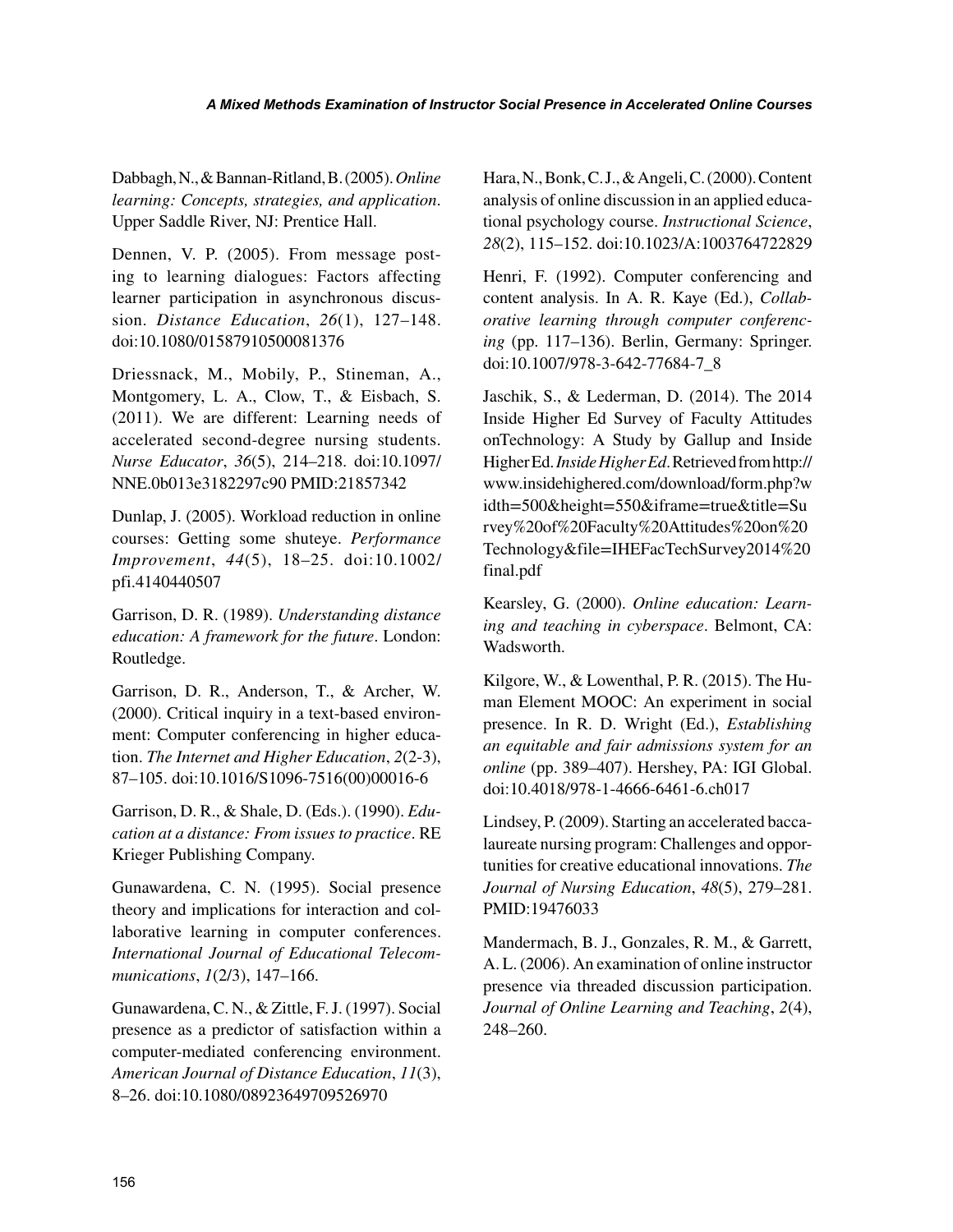Mazzolini, M., & Maddison, S. (2003). Sage, guide or ghost? The effect of instructor intervention on student participation in online discussion forums. *Computers & Education*, *40*(3), 237–253. doi:10.1016/S0360-1315(02)00129-X

Mazzolini, M., & Maddison, S. (2007). When to jump in: The role of the instructor in online discussion forums. *Computers & Education*, *49*(2), 193–213. doi:10.1016/j.compedu.2005.06.011

McCluskey, M. (2006). Are canned courses impacting academic freedom? *Adjunct Nation*. Retrieved from http://www.adjunctnation. com/2006/01/01/50-are-canned-courses-impacting-academic-freedom/

McInnerney, J. M., & Roberts, T. S. (2004). Online learning: Social interaction and the creation of a sense of community. *Journal of Educational Technology & Society*, *7*(3), 73–81.

Miles, M., & Huberman, A. M. (1994). *Qualitative data analysis: An expanded sourcebook* (2nd ed.). Thousand Oaks, CA: Sage.

Onwuegbuzie, A. J., & Leech, N. L. (2005). On becoming a pragmatic researcher: The importance of combining quantitative and qualitative research methodologies. *International Journal of Social Research Methodology*, *8*(5), 375–387. doi:10.1080/13645570500402447

Onwuegbuzie, A. J., Leech, N. L., & Collins, K. M. (2012). Qualitative analysis techniques for the review of the literature. *Qualitative Report*, *17*(56), 1–28.

Onwuegbuzie, A. J., & Teddlie, C. (2003). A framework for analyzing data in mixed methods research. In A. Tashakkori & C. Teddlie (Eds.), *Handbook of mixed methods in social and behavioral research* (pp. 351–383). Thousand Oaks, CA: Sage.

Palloff, R. N., & Pratt, K. (1999). *Building learning communities in cyberspace*. San Francisco: Jossey-Bass.

Palloff, R. N., & Pratt, K. (2001). *Lessons from the cyberspace classroom: The realties of online teaching*. San Francisco: Jossey-Bass.

Palloff, R. N., & Pratt, K. (2003). *The virtual student: A profile and guide to working with online learners*. San Francisco: Jossey-Bass.

Patton, S. (2014, October). On the Internet, nobody knows you're the 'wrong' professor. *Chronicle Vitae*. Retrieved from https://chroniclevitae.com/ news/733-on-the-internet-nobody-knows-you-rethe-wrong-professor

Penprase, B. (2012). Perceptions, orientation, and transition into nursing practice of accelerated second-degree nursing program graduates. *Journal of Continuing Education in Nursing*, *43*(1), 29–36. doi:10.3928/00220124-20110315- 02 PMID:21425758

Penprase, B., & Koczara, S. (2009). Understanding the experiences of accelerated second-degree nursing students and graduates: A review of the literature. *Journal of Continuing Education in Nursing*, *40*(2), 74–78. doi:10.3928/00220124- 20090201-08 PMID:19263928

Picciano, A. G. (2002). Beyond student perceptions: Issues of interaction, presence, and performance in an online course. *Journal of Asynchronous Learning Networks*, *6*(1), 21–40.

Rafferty, M., & Lindell, D. (2011). How nurse managers rate the clinical competencies of accelerated (second-degree) nursing graduates. *The Journal of Nursing Education*, *50*(6), 355–358. doi:10.3928/01484834-20110228-07 PMID:21366163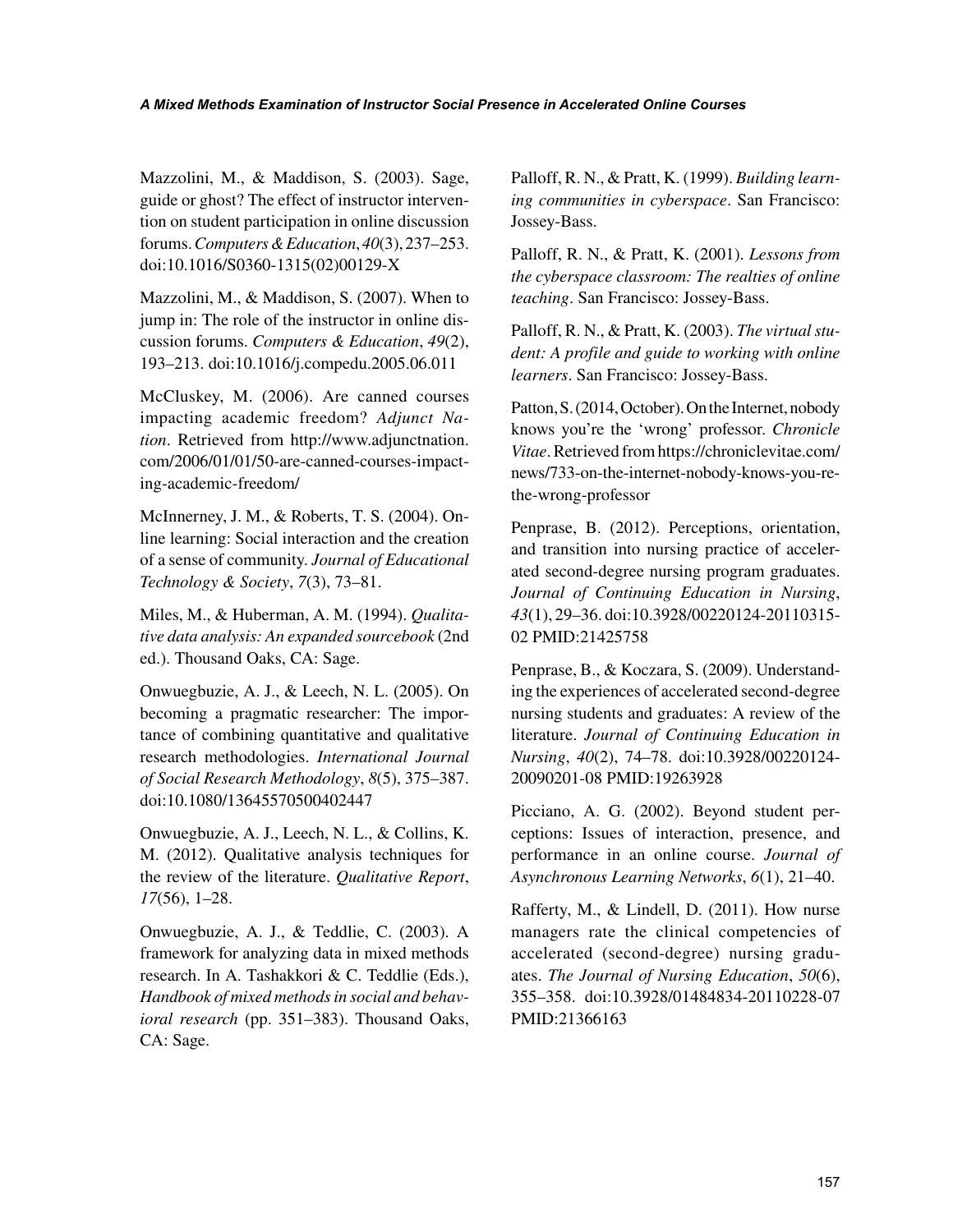Ragan, L. (1999). Good teaching is good teaching: An emerging set of guiding principles and practices for the design and development of distance education. *CAUSE/EFFECT, 22*(1).

Richardson, J. C., & Swan, K. (2003). Examining social presence in online courses in relation to students' perceived learning and satisfaction. *Journal of Asynchronous Learning Networks*, *7*(1), 68–88.

Rico, J. S., Beal, J., & Davies, T. (2010). Promising practices for faculty in accelerated nursing programs. *The Journal of Nursing Education*, *49*(3), 150–155. doi:10.3928/01484834-20100115-01 PMID:20143760

Ross-Gordon, J. M. (2011). Research on adult learners: Supporting the needs of a student population that is no longer nontraditional. *Peer Review*, *13*(1), 26–29.

Rourke, L., Anderson, T., Garrison, D. R., & Archer, W. (1999). Assessing social presence in asynchronous text-based computer conferencing. *Journal of Distance Education*, *14*. Retrieved from http://cade.athabascau.ca/vol14.2/ rourke\_ et\_al.html

Rovai, A. P. (2002). Building a sense of community at a distance. *International Review of Research in Open and Distance Learning*, *3*(1). Retrieved from http://www.irrodl.org/index.php/ irrodl/article/view/79/153

Seamon, M. (2004). Short-and long-term differences in instructional effectiveness between intensive and semester-length courses. *Teachers College Record*, *106*(4), 635–650. doi:10.1111/ j.1467-9620.2004.00360.x

Shank, P. (2008). Thinking critically to move e-Learning forward. In S. Carliner & P. Shank (Eds.), *The e-learning handbook: A comprehensive guide to online learning* (pp. 15–26). San Francisco, CA: Pfeiffer.

Shea, P., Li, C. S., & Pickett, A. (2006). A study of teaching presence and student sense of learning community in fully online and web-enhanced college courses. *The Internet and Higher Education*, *9*(3), 175–190. doi:10.1016/j.iheduc.2006.06.005

Shea, P. J. (2006). A study of students' sense of learning community in online environments. *Journal of Asynchronous Learning Networks*, *10*(1). Retrieved from http://www.sloan-c.org/ publications/JALN/v10n1/pdf/v10n1\_4shea.pdf

Shea, P. J., Fredericksen, E. E., Pickett, A. M., & Pelz, W. E. (2003). A preliminary investigation of "Teaching Presence" in the SUNY Learning Network. In J. Bourne & J. C. Moore (Eds.), *Elements of quality online education: Practice and direction* (pp. 279–310). Needham, MA: Slocan-C.

Shea, P. J., Swan, K., & Pickett, A. M. (2005). Teaching presence and establishment of community in online learning environments. In J. C. Moore (Ed.), *Engaging communities, wisdom from the Sloan Consortium* (pp. 53–66). Needham, MA: Sloan-C.

Short, J., Williams, E., & Christie, B. (1976). *The social psychology of telecommunications*. London: John Wiley & Sons.

Smith, G. G., & Taveras, M. (2005, January). The missing instructor. *eLearn*. Retrieved from http:// elearnmag.acm.org/featured.cfm?aid=1070933

So, H.-Y., & Brush, T. (2008). Students perceptions of collaborative learning, social presence, and satisfaction in blended learning environment: Relationships and critical factors. *Computers & Education*, *51*(1), 318–336. doi:10.1016/j. compedu.2007.05.009

Swan, K., & Shih, L. F. (n.d.). On the nature and development of social presence in online course discussions. *Journal of Asynchronous Learning Networks*, *9*(3), 115–136.